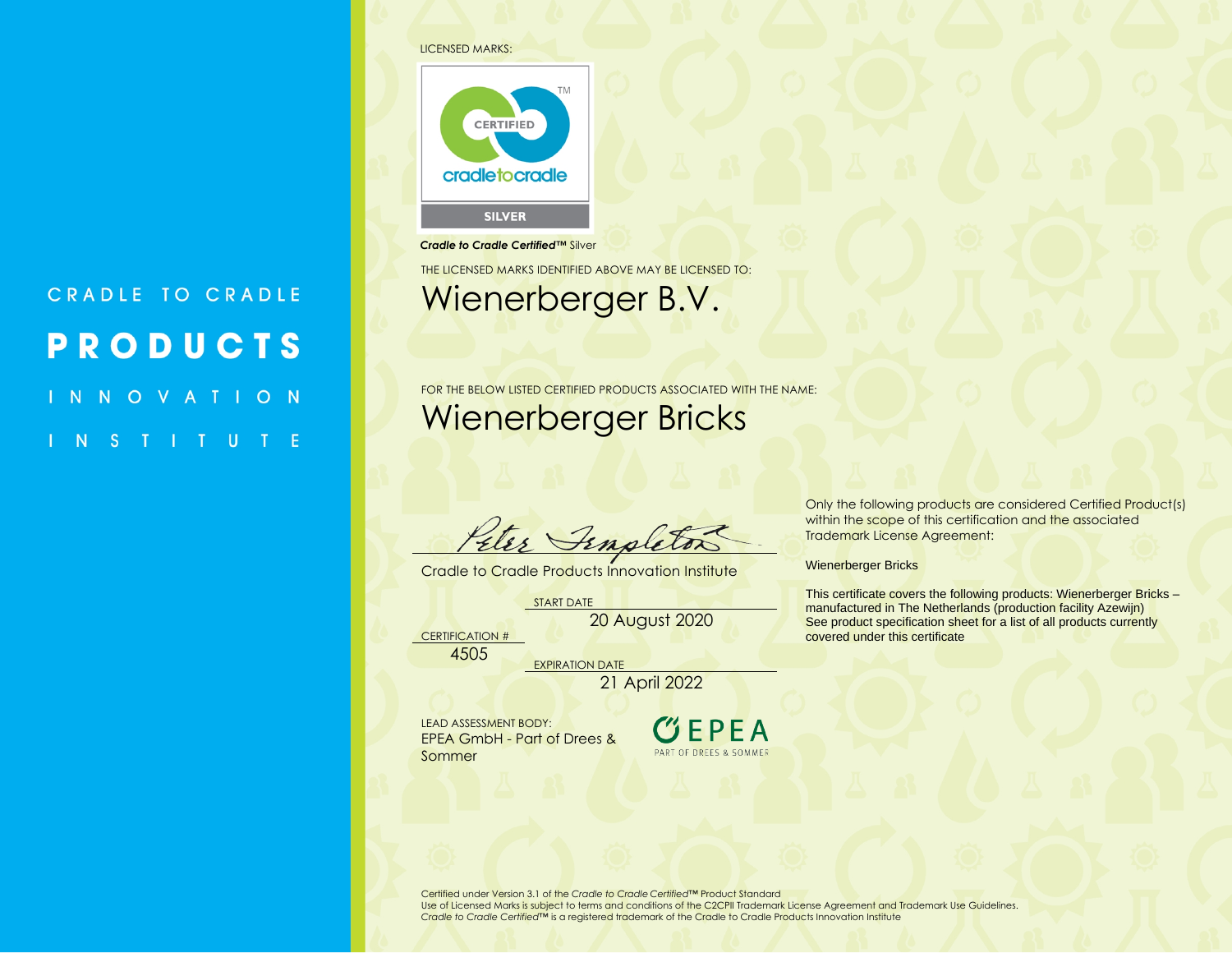## **Product Specification Sheet Wienerberger Bricks**

Company: Wienerberger B.V. Certification #: 4505

Initial issuance date: December 21,2019 Expiration date: December 20, 2021



**Product description:** The *Wienerberger Bricks* product group includes an extensive assortment of bricks produced in Azewijn, the Netherlands, which are primarily used as building material for all kinds of dwellings and offices. The extruded brick *Straatsteen* is used for paving and is excluded from the scope of certification.

The following products are included in the scope of certification:

|                | Nijverheid - Extruded bricks       | Volharding - Waterstruck and Handmade bricks |
|----------------|------------------------------------|----------------------------------------------|
| 1              | Aston                              | <b>Basstad</b>                               |
| $\overline{2}$ | <b>Blackburn</b>                   | Dragor                                       |
| $\overline{3}$ | <b>Brenden</b>                     | <b>Dundrett</b>                              |
| 4              | Eton                               | Hadsund                                      |
| 5              | Paars onbezand                     | Hamar                                        |
| 6              | Preston                            | Krypton                                      |
| 7              | Rood onbezand                      | Larvik                                       |
| 8              | <b>Silverstone</b>                 | <b>Lochness Multi</b>                        |
| 9              | <b>Spectrum</b>                    | <b>Mandal Multi</b>                          |
| 10             | <b>Sussex Multi</b>                | <b>Nedsted</b>                               |
| 11             | Sussex onbezand                    | <b>Nievand Multi</b>                         |
| 12             | <b>Upton York Multi</b>            | <b>Oud Zuid</b>                              |
| 13             | <b>Blackburn gesinterd Fuss</b>    | Rozengaarde                                  |
| 14             | <b>Grays gesinterd Fuss</b>        | Sonnendaal                                   |
| 15             | <b>London gesinterd Fuss</b>       | <b>Angel Falls</b>                           |
| 16             | <b>Paars gesinterd Fuss</b>        | <b>Canyon Falls</b>                          |
| 17             | <b>Preston gesinterd Fuss</b>      | <b>Cumberland Falls</b>                      |
| 18             | <b>Putty Multi gesinterd Fuss</b>  | <b>Darwin Falls Multi</b>                    |
| 19             | <b>Sands gesinterd Fuss</b>        | <b>Garland Falls</b>                         |
| 20             | <b>Sussex Multi gesinterd Fuss</b> | <b>Iris Falls</b>                            |
| 21             | <b>Yeadon gesinterd Fuss</b>       | <b>Mingo Falls</b>                           |
| 22             | <b>York Multi gesinterd Fuss</b>   | <b>Mystic Falls</b>                          |
| 23             | <b>Birchridge</b>                  | Navajo Falls                                 |
| 24             | <b>Cambridge</b>                   | Niagara Falls                                |
| 25             | Goldcliff                          | <b>Ortega Falls</b>                          |
| 26             | Milton                             | <b>Osbo Falls</b>                            |
| 27             | Ramsey                             | <b>Patos Falls</b>                           |
| 28             | Royston                            | <b>Piedro Falls</b>                          |
| 29             | <b>Teakridge</b>                   | <b>Pure White Falls</b>                      |
| 30             | <b>Birchwood</b>                   | <b>Rinko Falls</b>                           |
| 31             | Cedarwood                          | <b>Tamarin Falls</b>                         |